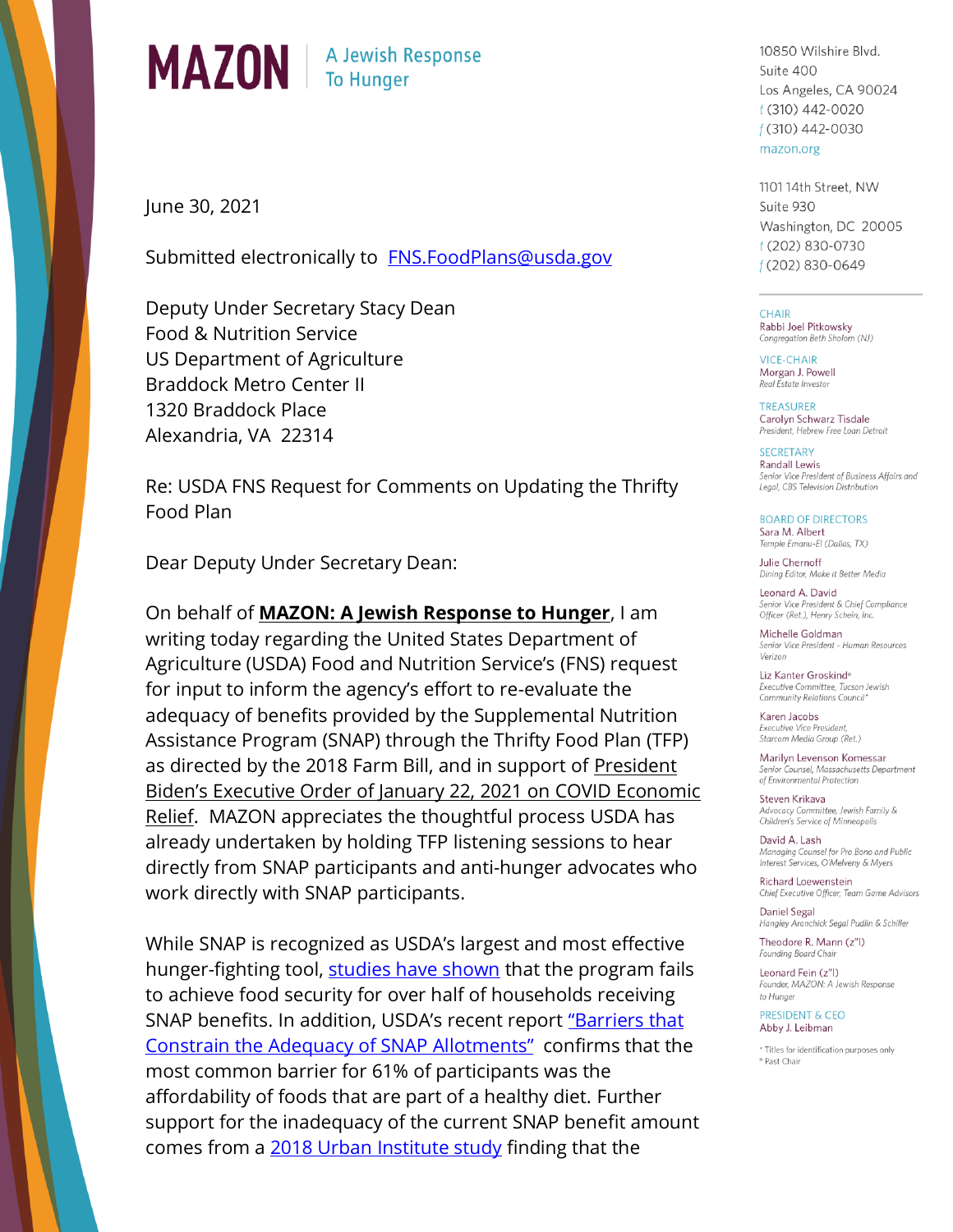average cost of a low-income meal is \$2.36, 27% higher than the SNAP benefit of \$1.86 in 2015.

As the TFP is the basis for determining a nutritionally sufficient diet and the maximum household benefit amounts for the Supplemental Nutrition Assistance Program (SNAP), we recognize this critical opportunity to address the longstanding issue of SNAP benefit inadequacy in order to increase the nutrition security and health of the over 42 million low-income [Americans](https://fns-prod.azureedge.net/sites/default/files/resource-files/29SNAPcurrPP-6.pdf) who currently participate in the program.

Inspired by Jewish values and ideals, MAZON is a national advocacy organization working to end hunger among people of all faiths and backgrounds in the United States and Israel. For over 36 years, MAZON has been committed to ensuring that everyone has access to the resources they need to be able to put food on the table. MAZON is a leading voice on anti-hunger issues, particularly for populations or on issues that have been previously overlooked or under-addressed—this includes food insecurity among currently-serving military families, veterans, single mothers, LGBTQ older adults, Americans in Puerto Rico and Tribal Nations. It is with this experience and focus that we address USDA's request for comments on updating the TFP.

The TFP has not been meaningfully updated in 46 years, and in that time the barriers and costs of accessing and preparing nutritious food have increased tremendously. **A re-evaluation resulting in an increase to the TFP is a necessary step to ensuring the SNAP program meets the needs of the people it is designed to serve.** 

MAZON's decades of advocacy on behalf of and in partnership with historically excluded and vulnerable populations grants us the expertise to know that the adverse effects of an inadequate SNAP benefit are felt most harshly by those who already face unique barriers to food security — particularly LBGTQ older adults, Tribal citizens, and residents of Alaska, Hawaii, and the United States Territories.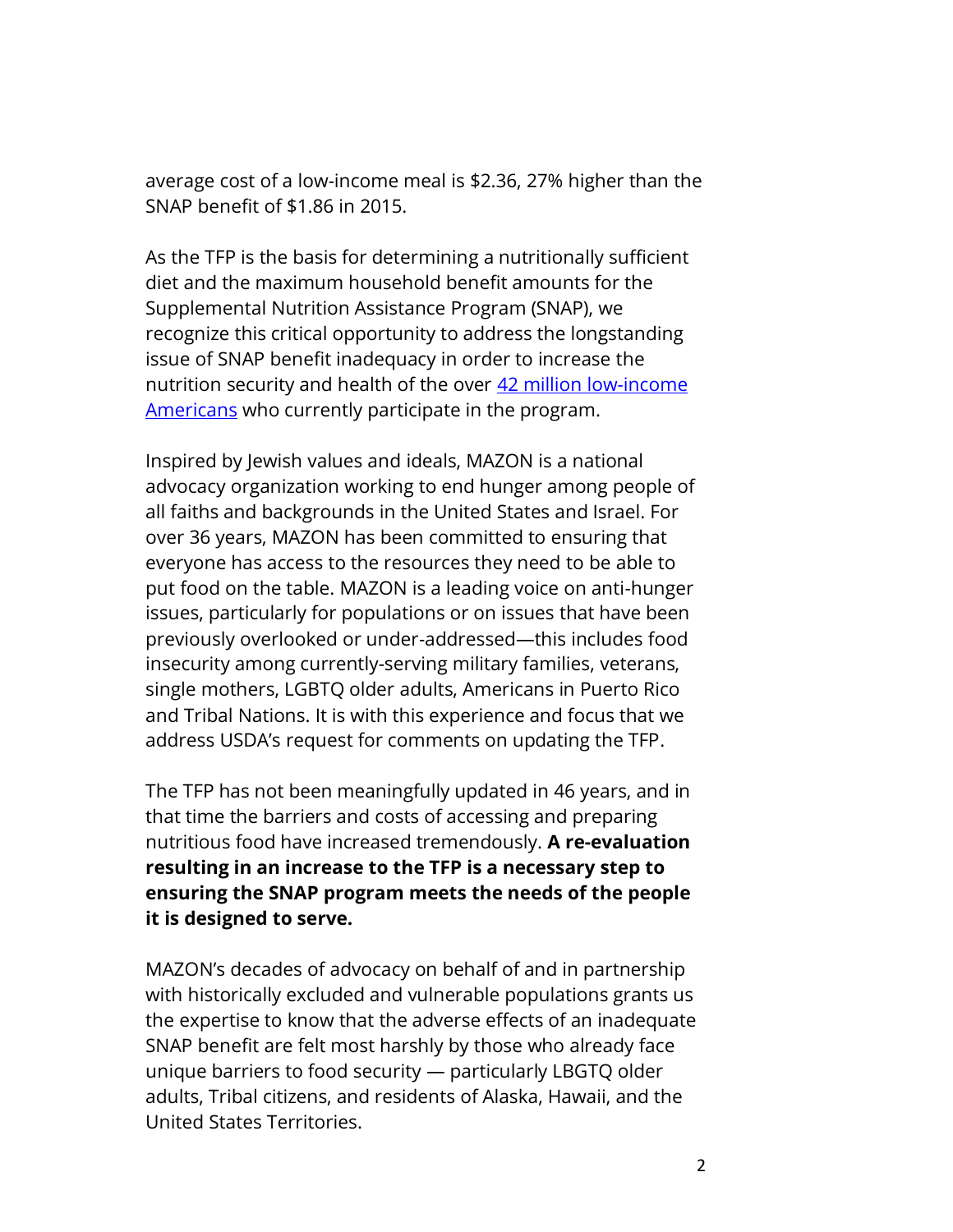#### **Seniors including LGBTQ older adults**

With one in five Americans [projected to be age 65 or older by](https://www.census.gov/content/dam/Census/library/publications/2015/demo/p25-1143.pdf)  [2030](https://www.census.gov/content/dam/Census/library/publications/2015/demo/p25-1143.pdf) and [more aging into poverty](https://justiceinaging.org/get-involved/senior-poverty/#:~:text=Senior%20poverty%20is%20on%20the,age%20into%20poverty%20than%20men.) with fewer pensions and inadequate retirement benefits, MAZON has long been concerned with the hunger crisis among seniors especially LGBTQ older adults. The barriers to food security faced by seniors are exacerbated among LGBTQ older adults who often find themselves with a reduced support system and wariness of [facing discrimination when seeking support.](https://williamsinstitute.law.ucla.edu/publications/lgbtq-experiences-food-bank/) **Raising the TFP would increase the nutrition security and health of vulnerable LGBTQ older adults who are currently forced to choose between buying food or paying for life-saving medicine.** 

The COVID-19 pandemic had a dramatic impact on the older [population](https://www.cdc.gov/coronavirus/2019-ncov/hcp/clinical-care/underlyingconditions.html) as they proved more susceptible to severe illness and death, especially among those with chronic health conditions that can be worsened due to lack of access to nutritious foods.

In partnership with **SAGE**, the oldest national LGBTQ elder advocacy organization in the US, MAZON documented powerful stories from low-income LGBTQ seniors experiencing food insecurity. The following story magnifies the importance of access to adequate SNAP benefits [to improve nutrition](https://www.cbpp.org/research/food-assistance/snap-is-linked-with-improved-nutritional-outcomes-and-lower-health-care)  [outcomes and lower health care costs:](https://www.cbpp.org/research/food-assistance/snap-is-linked-with-improved-nutritional-outcomes-and-lower-health-care)

[Barbara's story](https://mazon.org/stories/barbara-new-york-city/) tells how losing a spouse, burning through savings, enduring a healthcare crisis and the inadequacy of Social Security benefits left her unable to afford a healthy diet and needing help to eat-

*"But to be standing in a line with people who need food? It's humiliating. But the food pantry, and free senior dinners, is how I get enough to eat."*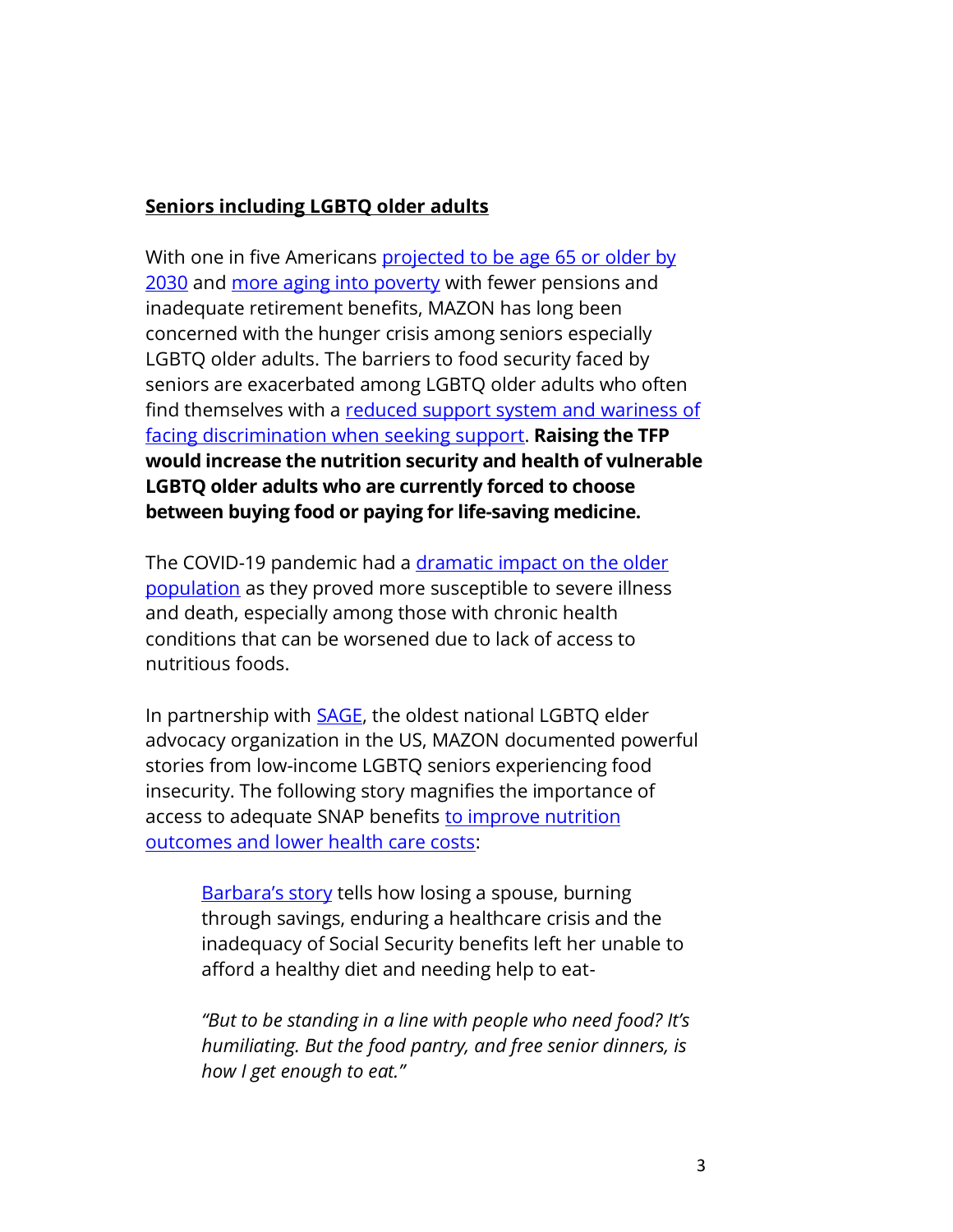### **Tribal Nations**

For nearly a decade, [MAZON has partnered with Native-led](https://mazon.org/priorities/indian-country/)  [organizations](https://mazon.org/priorities/indian-country/) including the Indigenous Food and Agriculture Initiative at the University of Arkansas School of Law (IFAI), the Intertribal Agriculture Council (IAC), the National Association of the Food Distribution Program on Indian Reservations (NAFDPIR), and the Native American Agriculture Fund, to increase food security and food sovereignty in Indian Country. MAZON would like to echo our support for the recommendations submitted by IFAI on USDA's re-evaluation of the TFP and summarized below:

With 25% of all American Indians and Alaska Natives families in both Indian Country and urban areas relying on SNAP for their primary nutrition needs prior to the pandemic, USDA has a crucial opportunity to incorporate culturally appropriate food considerations into any TFP calculations. MAZON and IFAI ask that USDA:

### **Consider the cost of culturally appropriate and traditional**

**foods**. Recognizing the cultural significance and [documented](https://www.hungercenter.org/publications/nutritional-value-and-health-impacts-of-traditional-native-american-foods-a-literature-review/)  [health benefits](https://www.hungercenter.org/publications/nutritional-value-and-health-impacts-of-traditional-native-american-foods-a-literature-review/) to consuming traditional foods like salmon, wild rice, bison and more is an essential step to any evaluation of the TFP. Due to colonization and the resultant loss of Native access, these foods are not widely available and are largely sold as niche products with higher price points, making it difficult for AI/AN SNAP participants to purchase these foods with the current TFP calculations.

**Consider the cost of healthy food options in rural and remote areas especially in light of supply chain issues exacerbated by the COVID-19 pandemic:** Getting a regular supply of fresh, healthy food to rural and remote locations is an expensive challenge, and the pandemic only exacerbated this pre-existing issue, driving up prices for these products and making it even harder for SNAP benefits to last the entire month. The increased cost of food faced by Tribal citizens and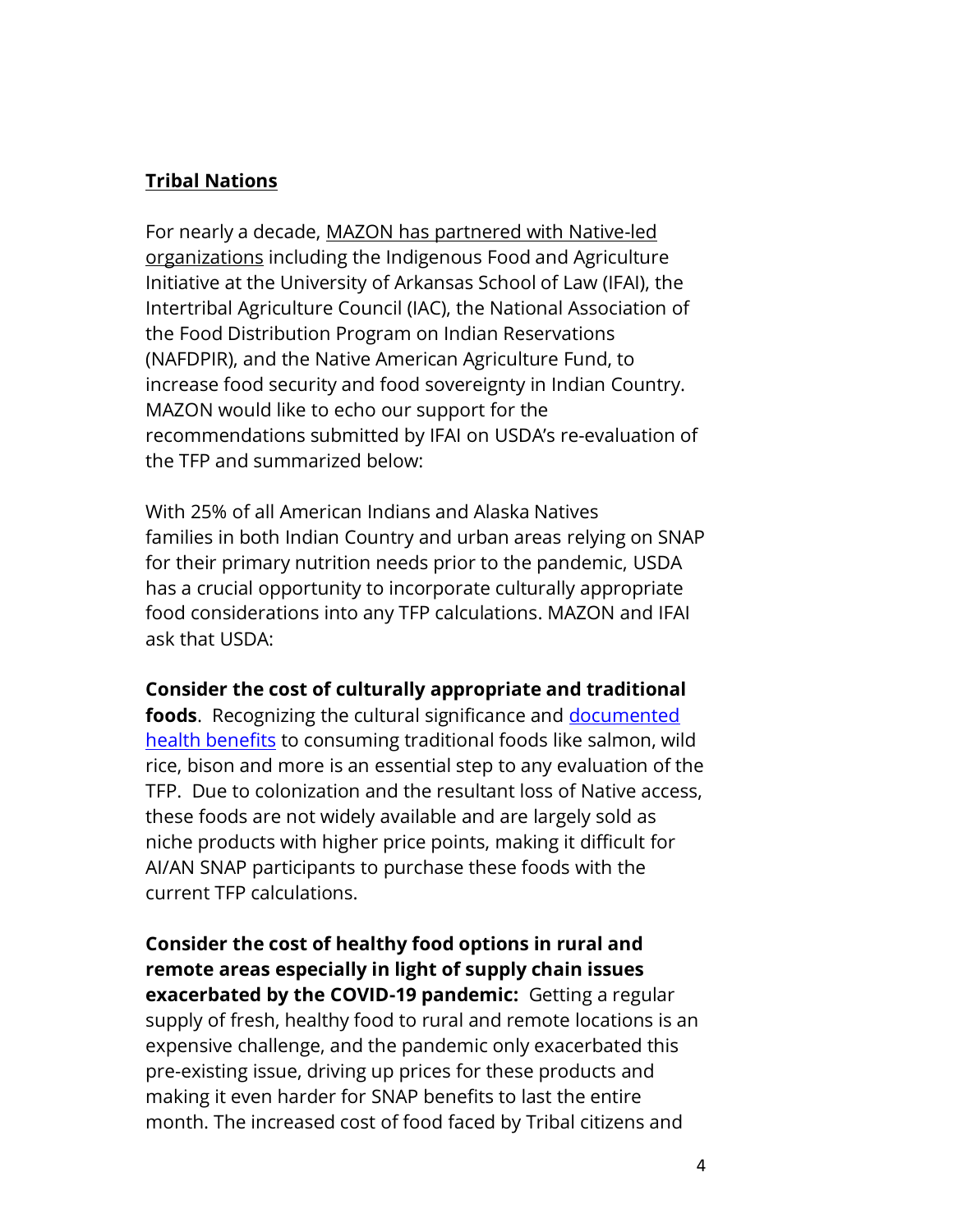other SNAP participants in rural and remote areas should be factored into any evaluation of the TFP.

# **Consider the extraordinary travel distance to SNAP vendors for rural and remote participants in Indian Country:** Healthy

food access is made even more challenging for SNAP participants in very rural and remote areas of Indian Country it's not unusual to drive four hours or more to only to find there is very little healthy food on store shelves. The food available in these areas also suffers from the travel required, as refrigerated and frozen items also must travel four hours in high temperatures to reach their destination. These transportation costs must be taken into better account for TFP calculations.

## **Learning from Alaska/Hawaii/Guam/US Virgin Islands**

Due to higher costs of living and transportation, Alaska, Hawaii, [Guam and the US Virgin Islands](https://www.fns.usda.gov/snap/allotment/COLA) have higher benefit SNAP allotments than the lower 48 states, DC and Puerto Rico. Food access issues amidst the COVID-19 pandemic illustrated that many areas in the contiguous United States, especially those that are rural and remote face higher food costs. A re-evaluation of the TFP should take into account these regional differences in food costs.

\*\*\*\*\*\*

As the COVID-19 pandemic highlights the importance of nutrition assistance in the lives of low-income families and individuals across the country, now is the time for the USDA to strengthen SNAP, the country's largest and most effective response to hunger in the US, by re-calculating the TFP to more accurately reflect the costs of an adequate, nutritious and culturally appropriate diet across the many cultures that comprise American society.